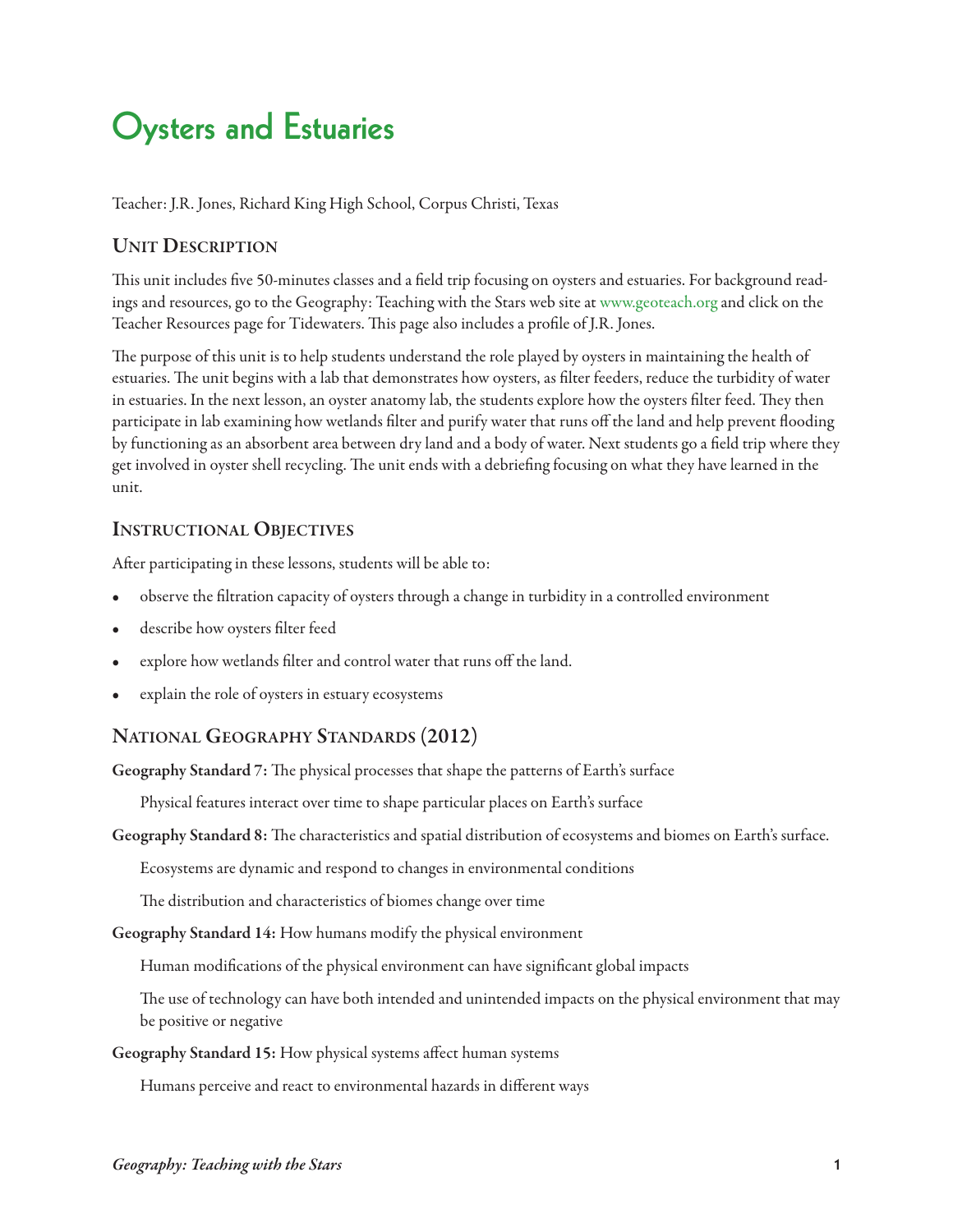Geography Standard 16: The changes that occur in the meaning, use, distribution, and importance of resources.

The spatial distribution of resources affects patterns of human settlement and trade.

Policies and programs that promote the sustainable use and management of resources impact people and the environment.

### **Materials anD aDvance preparation**

Most materials needed to conduct these lessons are provided in this guide, accessible via links contained in the guide, or available in most classrooms or schools. Others will need to be secured from other sources.

The following is a list of the materials used in the lessons, along with some suggestions for preparing them for use.

#### **lesson two: turbidity lab**

Copies of the Lab Management Duties chart for each group of four students conducting the lab. Note: This duties chart should be used for Lessons Two-Four, and Six.

Materials:

- 80-90 gallon aquarium
- Bay water **note:** As a substitute for bay water, you can purchase "Instant Ocean" it is available online and in aquarium / pet stores nationwide for use in salt water aquaria. Here's an example, although it comes in smaller volumes also:

[www.petco.com/product/5694/Instant-Ocean-Aquarium-Salt.aspx?cm\\_mmc=CSEMGoogleAdExtProd-\\_-](http://www.petco.com/product/5694/Instant-Ocean-Aquarium-Salt.aspx?cm_mmc=CSEMGoogleAdExtProd-_-Fish-_-Instant%20Ocean-_-927988&mr:trackingCode=B06E1416-8381-DE11-B7F3-r0019B9C043EB&mr:referralID=NA&mr:adType=pla&mr:ad=26560831675&mr:keyword=&mr:mat) [Fish-\\_-Instant%20Ocean-\\_-927988&mr:trackingCode=B06E1416-8381-DE11-B7F3](http://www.petco.com/product/5694/Instant-Ocean-Aquarium-Salt.aspx?cm_mmc=CSEMGoogleAdExtProd-_-Fish-_-Instant%20Ocean-_-927988&mr:trackingCode=B06E1416-8381-DE11-B7F3-r0019B9C043EB&mr:referralID=NA&mr:adType=pla&mr:ad=26560831675&mr:keyword=&mr:mat) [r0019B9C043EB&mr:referralID=NA&mr:adType=pla&mr:ad=26560831675&mr:keyword=&mr:matc](http://www.petco.com/product/5694/Instant-Ocean-Aquarium-Salt.aspx?cm_mmc=CSEMGoogleAdExtProd-_-Fish-_-Instant%20Ocean-_-927988&mr:trackingCode=B06E1416-8381-DE11-B7F3-r0019B9C043EB&mr:referralID=NA&mr:adType=pla&mr:ad=26560831675&mr:keyword=&mr:mat) [h=&mr:filter=51515435635](http://www.petco.com/product/5694/Instant-Ocean-Aquarium-Salt.aspx?cm_mmc=CSEMGoogleAdExtProd-_-Fish-_-Instant%20Ocean-_-927988&mr:trackingCode=B06E1416-8381-DE11-B7F3-r0019B9C043EB&mr:referralID=NA&mr:adType=pla&mr:ad=26560831675&mr:keyword=&mr:mat)

• 10 live oyster (from a local restaurant, seafood shop, a seafood wholesaler, or a grocery store).

**note:** You will also need to feed the oysters some sort of phytoplankton mix if you are keeping them for a period of time. Something like DTs (see link, available in aquarium / pet stores) should work.

#### [www.dtplankton.com/](http://www.dtplankton.com/)

• hydrometer to measure salinity of water . **note:** You can purchase an "Instant Ocean" aquarium hydrometer online and in aquarium/pet stores nationwide. Here is one option

[www.walmart.com/ip/20834190?adid=222222222270015029365&wmlspartner=wlpa&wl0=](http://www.walmart.com/ip/20834190?adid=222222222270015029365&wmlspartner=wlpa&wl0=&wl1=g&wl2=&wl3=21486607510&wl4=&wl5=pla&veh=sem) [&wl1=g&wl2=&wl3=21486607510&wl4=&wl5=pla&veh=sem](http://www.walmart.com/ip/20834190?adid=222222222270015029365&wmlspartner=wlpa&wl0=&wl1=g&wl2=&wl3=21486607510&wl4=&wl5=pla&veh=sem)

- Simple light meter
- Submersible pump
- Background light source

**note:** If you are not able to conduct the oyster turbidity lab, you can demonstrate oysters filter feeding using the following video. You could also show students the time-lapse sequence in The Texas Gulf Coast at [www.geoteach.org/teacher\\_resources/tidewaters/video/texas\\_gulf\\_coast.php.](http://www.geoteach.org/teacher_resources/tidewaters/video/texas_gulf_coast.php)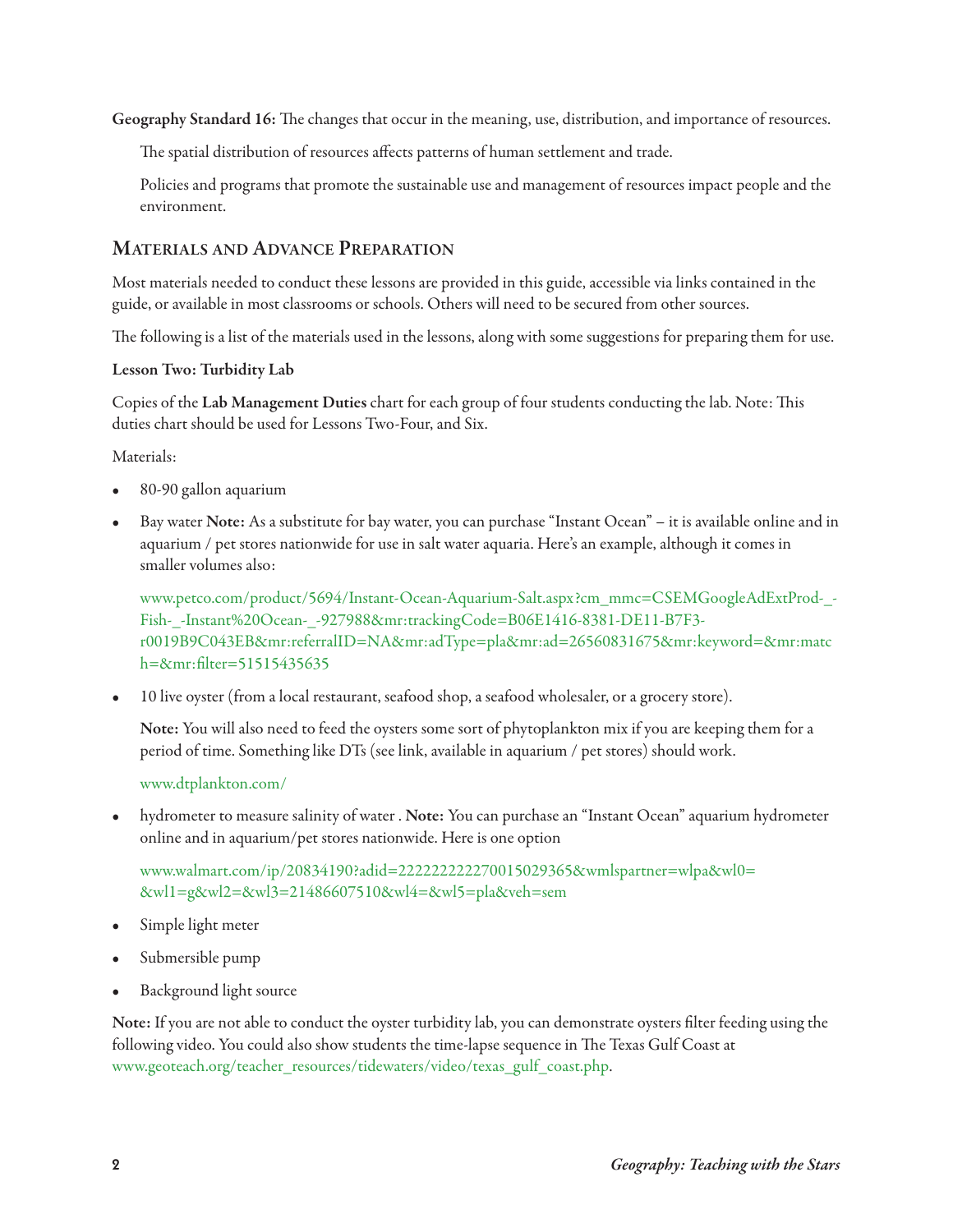#### Time-lapse: Oysters Filtering Water.

#### [www.youtube.com/watch?v=1Zm-yMpHsaQ](http://www.youtube.com/watch?v=1Zm-yMpHsaQ)

#### **Lesson Three: Oyster Anatomy**

This lesson uses teacher resources developed by the Maryland Sea Grant: Oysters in the Classroom program at the University of Maryland. The teacher resources include a list of materials needed to conduct the lab.

#### [www.mdsg.umd.edu/issues/chesapeake/oysters/education/oysfilt.htm](http://www.mdsg.umd.edu/issues/chesapeake/oysters/education/oysfilt.htm)

**note:** If you are not in a position to obtain the materials needed to complete this lesson (for example, live oysters, an oyster shucking knife) you could make the web page accessible to students and have them work their way through the lesson, using the figures and videos contained in the lesson to explore how the oysters filter feed.

#### **lesson Four: Wetlands**

#### A copy of the **Wetland construction Guidelines** for each student.

Materials Needed:

- Rectangular containers (roasting pans, cake pans, or paint pans)
- Sponges
- Small paper cups (some with small holes poked into the bottom) or watering can with sprinkler
- A big bag of sand
- Powdered drink mix (Tang works well)

#### **lesson Five: Field trip**

If you plan to have student go on a field trip, related to oyster shell recycling as part of this unit, you will need to make arrangements well in advance.

**note:** If you are not able to conduct a field trip, you could show students the video of JR's field trip located on the project web site at [www.geoteach.org/teacher\\_resources/tidewaters/video/field\\_trip.php,](http://www.geoteach.org/teacher_resources/tidewaters/video/field_trip.php) the portion of The Texas Gulf Coast video that highlights Dr Pollack's description of oyster recycling, located on the project web site at [www.geoteach.org/teacher\\_resources/tidewaters/video/texas\\_gulf\\_coast.php,](http://www.geoteach.org/teacher_resources/tidewaters/video/texas_gulf_coast.php) the video on oyster recycling at [http://oysterrecycling.org/videos/,](http://oysterrecycling.org/videos/) and/or the presentation on oysters and recycling at [http://estuaries.noaa.gov/teachers/pdf/oyster-mystery/CBBFcoastalforum.pdf.](http://estuaries.noaa.gov/teachers/pdf/oyster-mystery/CBBFcoastalforum.pdf)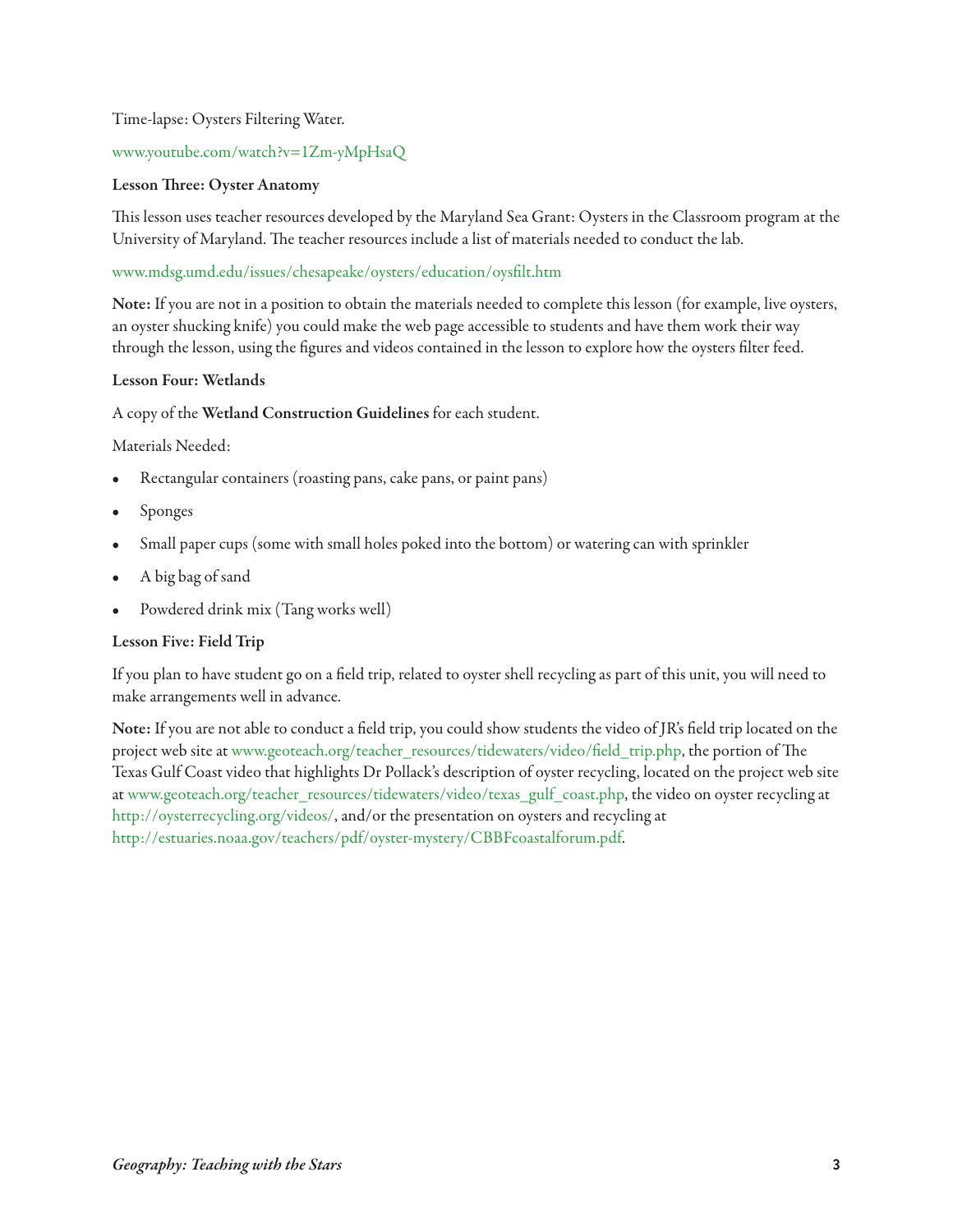## **Lesson One The Best Laid Plans**

This lesson illustrate a basic truth of teaching: No matter how well you plan for a lesson, you must expect the unexpected. In other words, just because you think you've done all you can to assure that an activity will succeed....something can still get messed up. Always have a Plan B.

J.R. Jones came to school expecting to have a great lesson focusing on oysters as filter feeders. But, most of his oysters died over the weekend. He did not panic. Rather, he:

- shared with the students what happened.
- had them speculate about why it happened
- asked the students to decide what to do next.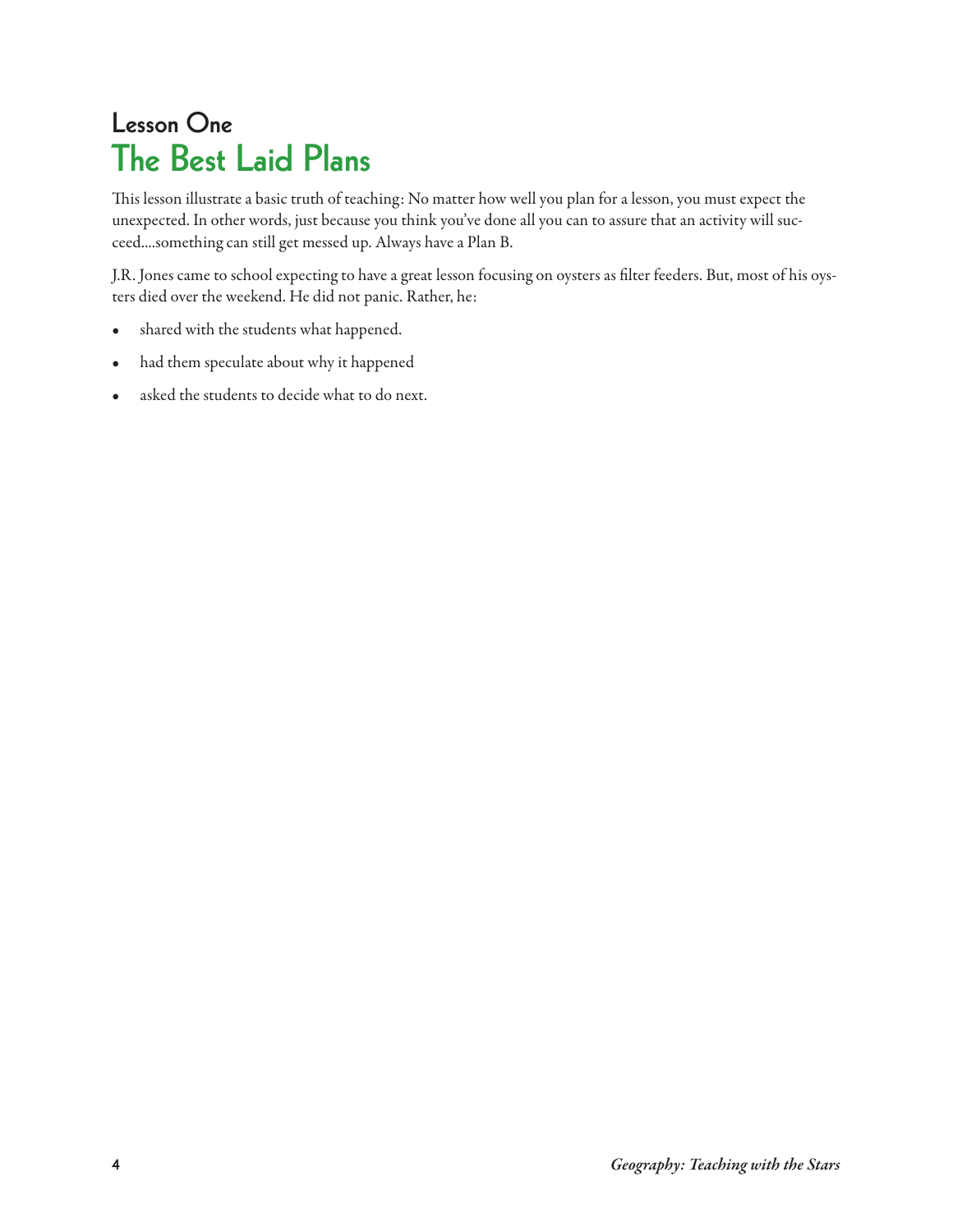## **Lesson Two Turbidity Lab**

(two class periods)

### **openinG the lesson**

- 1. Indicate to students that in this lesson they will be observing oysters as filter feeders and measuring their ability to reduce the turbidity of water. Indicate that it is estimated that a three- inch oyster filters 28 gallons of water per day.
- 2. Fill the aquarium with turbid, brackish water. Suspended sediments should be very fine in nature.
- 3. Divide students into groups of four. Distribute a copy of the **lab Management Duties** chart to each group and assign each student in a group to a role. Give students some time to become familiar with their roles.

## **DevelopinG the lesson**

- 4. Test salinity of the water using an aquarium hydrometer. The greater the salinity the higher the hydrometer will float in the water. The salinity level should be about 22 ppt for oysters. Add aquarium salt to increase salinity or fresh water to decrease salinity. (Oysters survive in a wide range of salinity.) This is also a lesson in osmosis. If the water is too fresh the cells of the oysters will absorb water and explode, too salty and they will lose water. Try to get close to 22 ppt for salinity. This will simulate the salinity of a bay. Specific gravity of 1.015 at room temperature of 23 degrees C on a hydrometer is almost 22 ppt salinity.)
- 5. Set up the back ground light so the light shines through the aquarium length or width-wise.
- 6. Take the filter out of the aquarium pump because you want to let the oysters filter the water, not the pump Use a submersible pump to create a current. This also will keep fine sediments suspended, and available to the oysters for filtration.
- 7. Turn off aquarium lights and room lights.
- 8. Set up the light meter opposite of the light source, to measure the intensity of light going through the aquarium. As the measured intensity increases the water is becoming less turbid due to the oysters removing sediment by filter feeding. The light meter units are in "lux" (Luminous flux). The higher the intensity of the light, the higher the lux reading, and the lower the turbidity of the water.
- 9. Ask each group to develop and write a hypothesis describing what they think will happen to the turbidity after the oysters have been in the tank for 24 hours.
- 10. Place the oysters in the tank and begin timing.
- 11. Have groups create a table to record turbidity every 30 minutes for the school day.
- 12. Have them collect data from the light meter throughout the day.
- 13. As they collect data, have them record the data on their tables.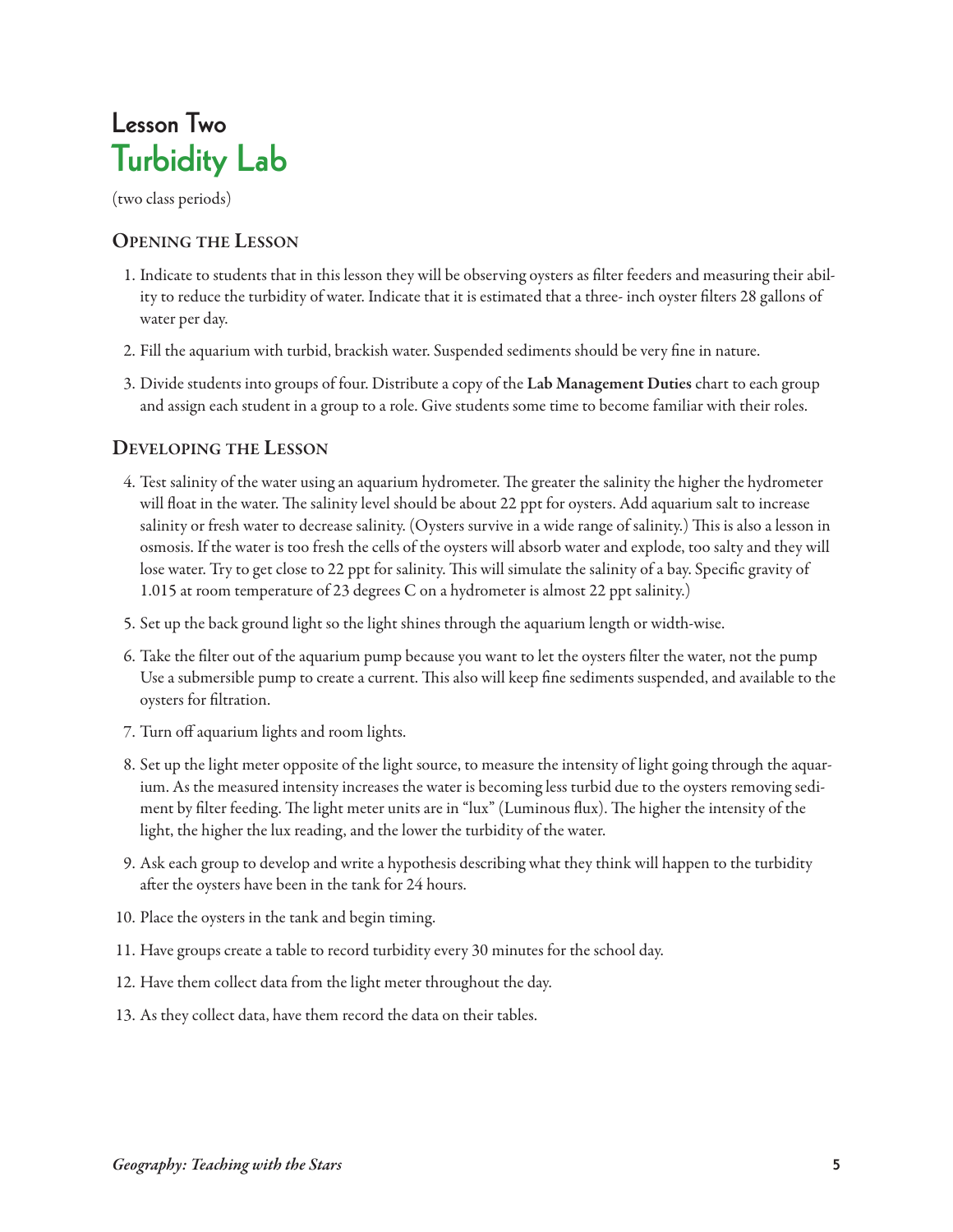## **closinG the lesson**

- 14. The following day (24 hours later), have each group record the turbidity of the water using the light meter. Ask, did the turbidity increase or decrease? How does this compare to your observations?
- 15. Ask each group to draw written and graphic conclusions about the role of oysters in filtering water, based on their observations and the data collected.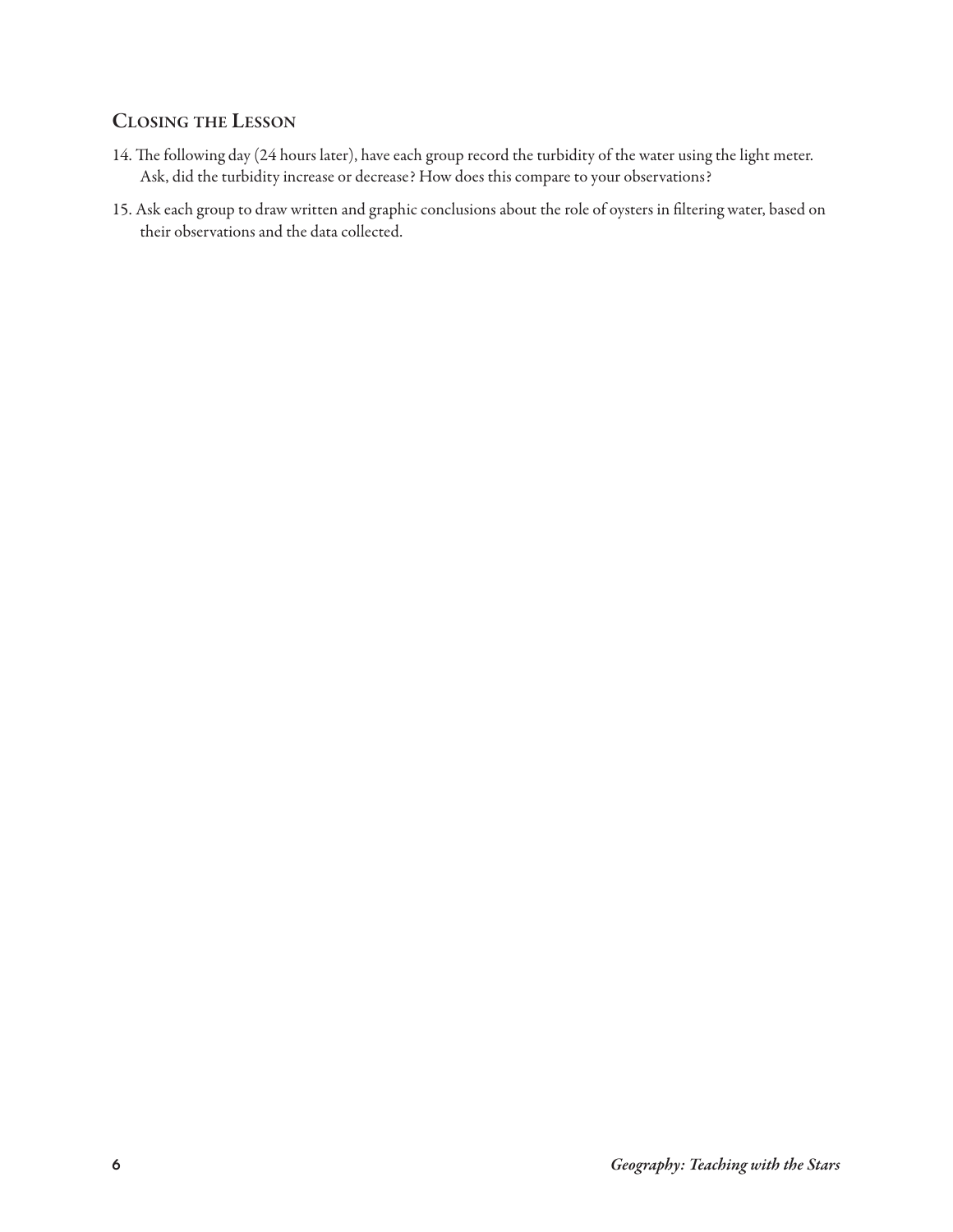## **Lab Management Duties**

| <b>Principal Investigator</b>                                                                                                                                                                                               | <b>Materials Manager</b>                                                                                                                                                                                        |
|-----------------------------------------------------------------------------------------------------------------------------------------------------------------------------------------------------------------------------|-----------------------------------------------------------------------------------------------------------------------------------------------------------------------------------------------------------------|
| Duties:                                                                                                                                                                                                                     | Duties:                                                                                                                                                                                                         |
| Communicate with the lead scientist(s)<br>Initial background research<br>$\bullet$<br>Meet with other PI's to determine procedures to<br>$\bullet$<br>be followed during class experiment.                                  | Pick up materials from lab assistant<br>List materials for formal lab report<br>$\bullet$<br>(List materials for respiration lab and turbidity<br>lab-they are related)                                         |
| Write hypothesis<br>$\bullet$<br>Communicate data to reporter recorder<br>Write conclusion with MM                                                                                                                          | Apply dye to oyster<br>Return materials to lab assistant<br>Write conclusion with PI                                                                                                                            |
| <b>Reporter Recorder</b><br>Duties:                                                                                                                                                                                         | <b>Maintenance Director</b><br>Duties:                                                                                                                                                                          |
| Set up initial table with appropriate labels of rows<br>and columns to collect raw data<br>Write initial observation at the beginning of the<br>٠<br>turbidity lab<br>Collect and record data during experiment in<br>table | Clean working area<br>$\bullet$<br>Set up graph with appropriate x and y axis labels<br>Write initial observation after dye is applied to the<br>oyster<br>Complete graph from data table<br>Clean working area |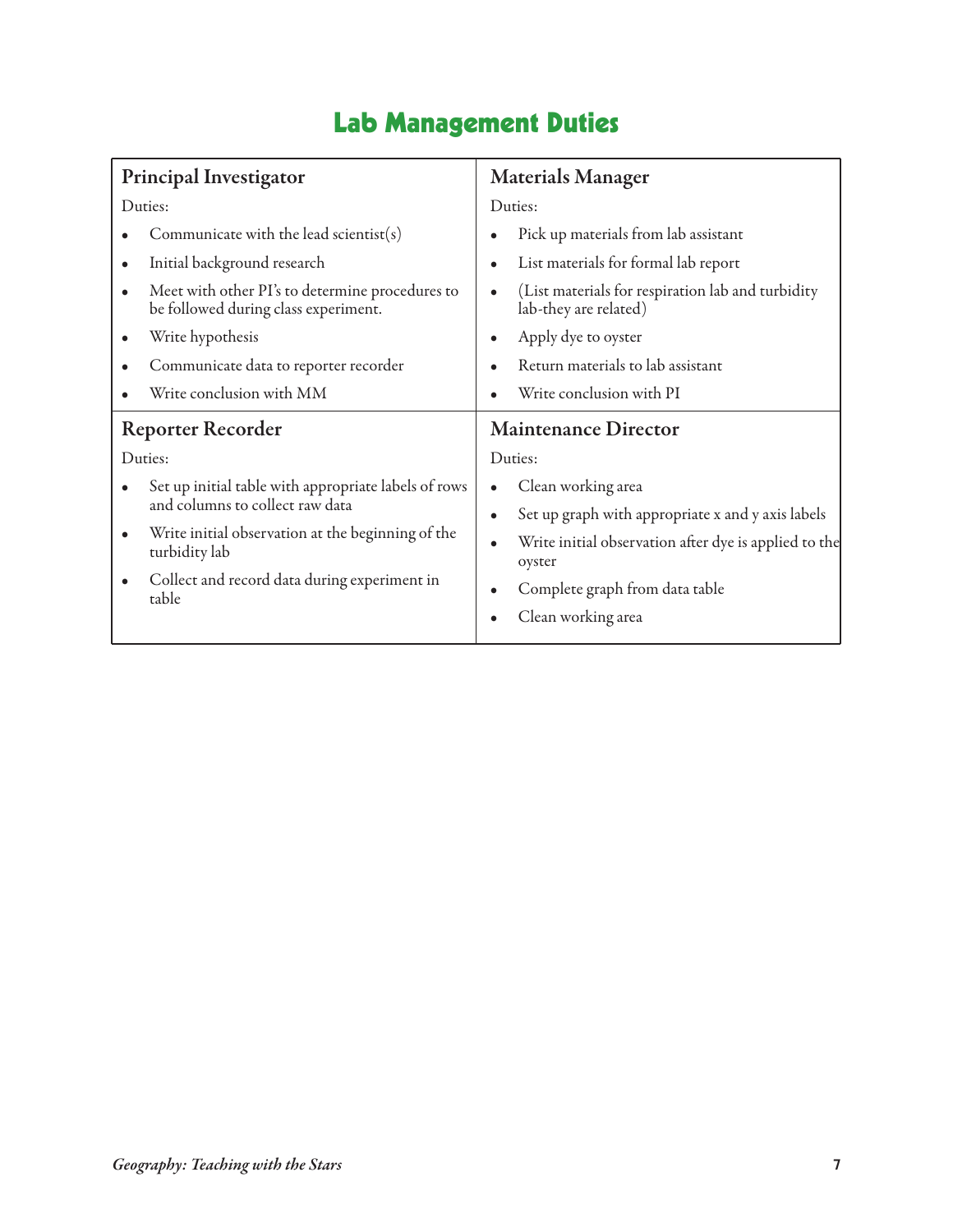## **Lesson Three: Oyster Anatomy**

This lesson uses teacher resources developed by the Maryland Sea Grant: Oysters in the Classroom program at the University of Maryland. The teacher resources include a step-by-step procedure for conducting the lab at <http://www.mdsg.umd.edu/issues/chesapeake/oysters/education/oysfilt.htm>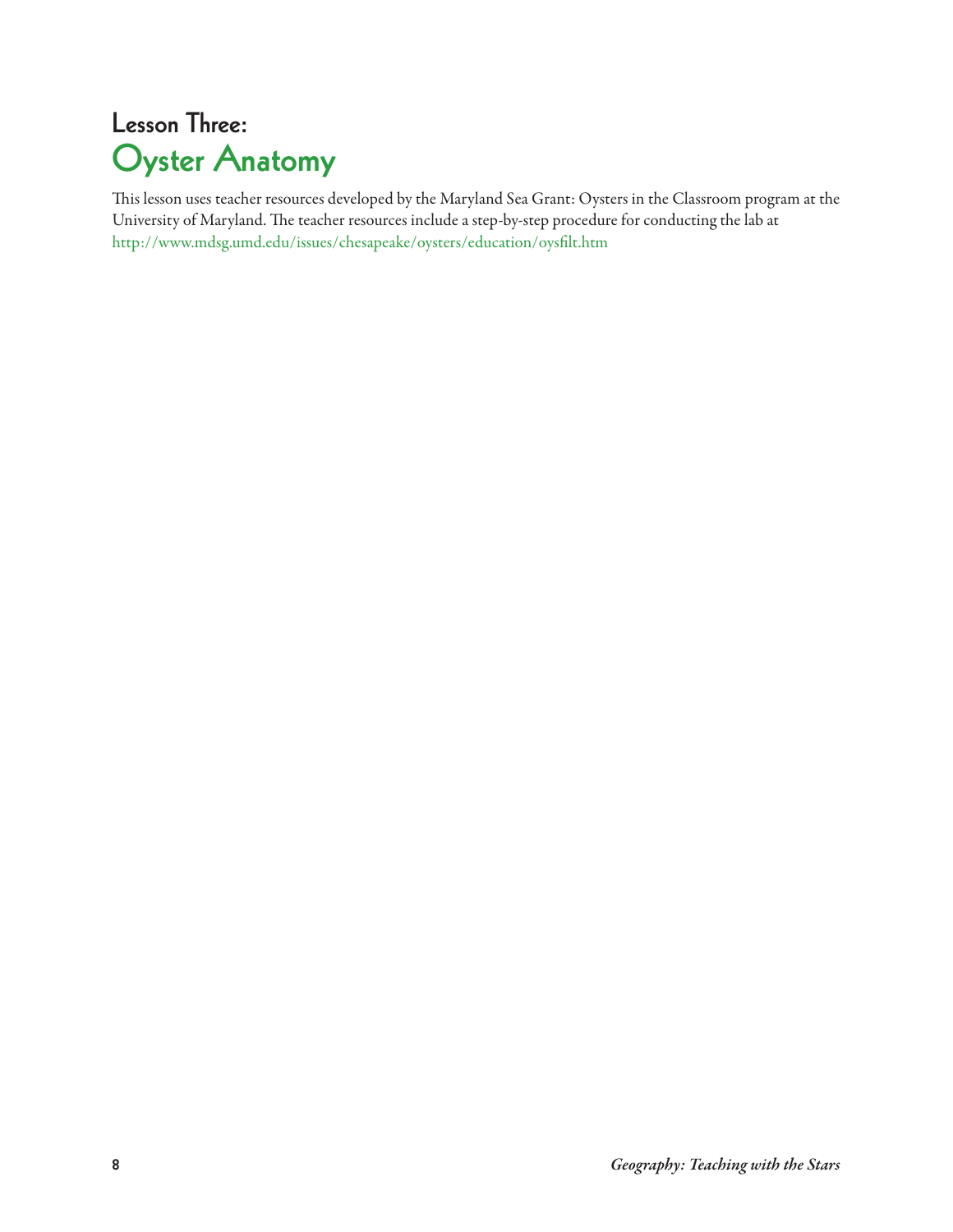## **Lesson Four Wetlands**

Adapted from Barataria-Terrebonne National Estuary Program

### [btnep.org](http://btnep.org)

(Two or three 45-minute class periods)

### **openinG the lesson**

- 1. Begin by reviewing what the class has learned about wetlands. What role do they play in the Gulf estuaries? Explain that the students will be constructing a model that will demonstrate some of the important functions of wetlands/marshes.
- 2. Divide students into small groups of about four individuals.
- 3. Distribute a copy of **Wetland construction Guidelines** to each student. Go over the process of building the model with the groups. Allow time for the groups to construct and test their models. You might want to monitor the groups as they work.

### **DevelopinG the lesson**

- 4. Give each group of students a cup (the cup should have holes poked into the bottom of it to simulate a rainstorm). Students should hold their empty cups over the sand-portion of their model. Fill each group's cup with water to simulate a rain- storm. Have the students observe the path and final destination of the rainwater.
- 5. Ask students:
	- a. What happened when it "rained" on the land-portion of the model?
	- b. Did any of the rainwater reach the estuary (the empty portion of the pan)?
	- c. Why didn't most of the rainwater make it into the estuary?
- 6. Instruct the students to remove a portion of the marsh/wetland (one sponge) from their models. Have them simulate another rainstorm over the land by filling the cups with water and observing the results.
- 7. Ask students:
	- a. What happened this time when it "rained" over the land-portion of the model?
	- b. How do wetlands help prevent flooding?
- 8. Give each group of students a cup filled with Tang (or other powdered drink mix.) Explain that because so many humans live on the land surrounding estuaries, there are also pollutants on the land (that is what the Tang represents).
- 9. Ask groups to pour half of their Tang onto the land-portion of the model. Then have them simulate two rainstorms over the land (as described above in the flooding demonstration) and observe the results: the first rainstorm should occur with the marshes intact (all sponges in place), and the second rainstorm with the marshes disrupted (one sponge removed). Students should add additional Tang between rainstorms.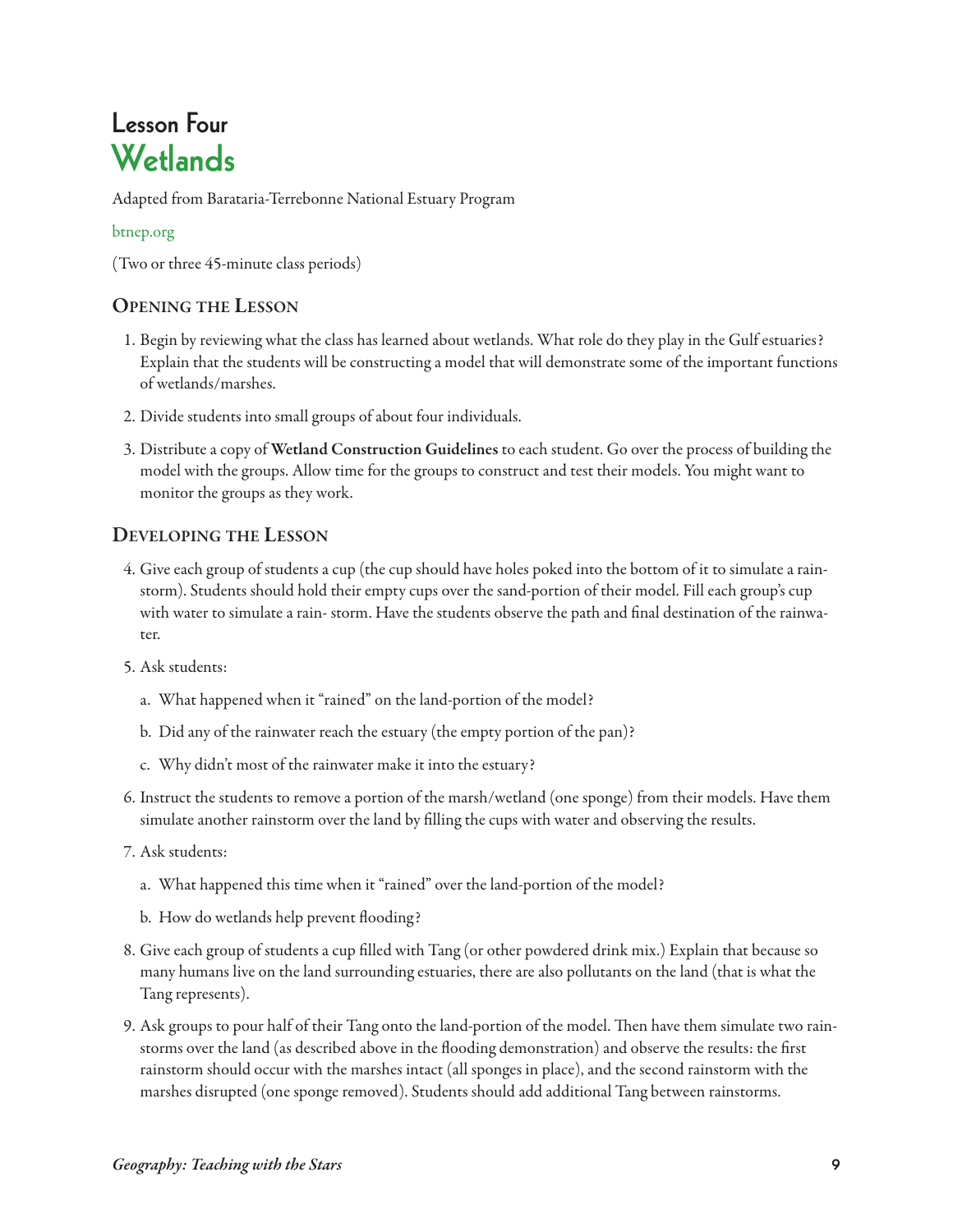#### 10. Ask students:

- a. What happened when it "rained" over the land portion of the model?
- b. What happened to the Tang?
- c. What happened to the Tang when the marshes were disturbed (one sponge removed?)

#### **closinG the lesson**

11. Ask students the following questions to review what happened in this activity:

- a. What happened each time when it "rained" on the models?
- b. Do the wetlands affect the speed of water runoff?
- c. How do wetlands help prevent flooding?
- d. How does a wetland help purify water?
- e. What specific kinds of pollutants might, in reality, wash into an estuary during rainstorms?
- f. How does the presence of marshes limit the amount of suspended pollutants in the estuary water?
- g. How might all this affect you?
- h. How can we prevent these undesirable effects?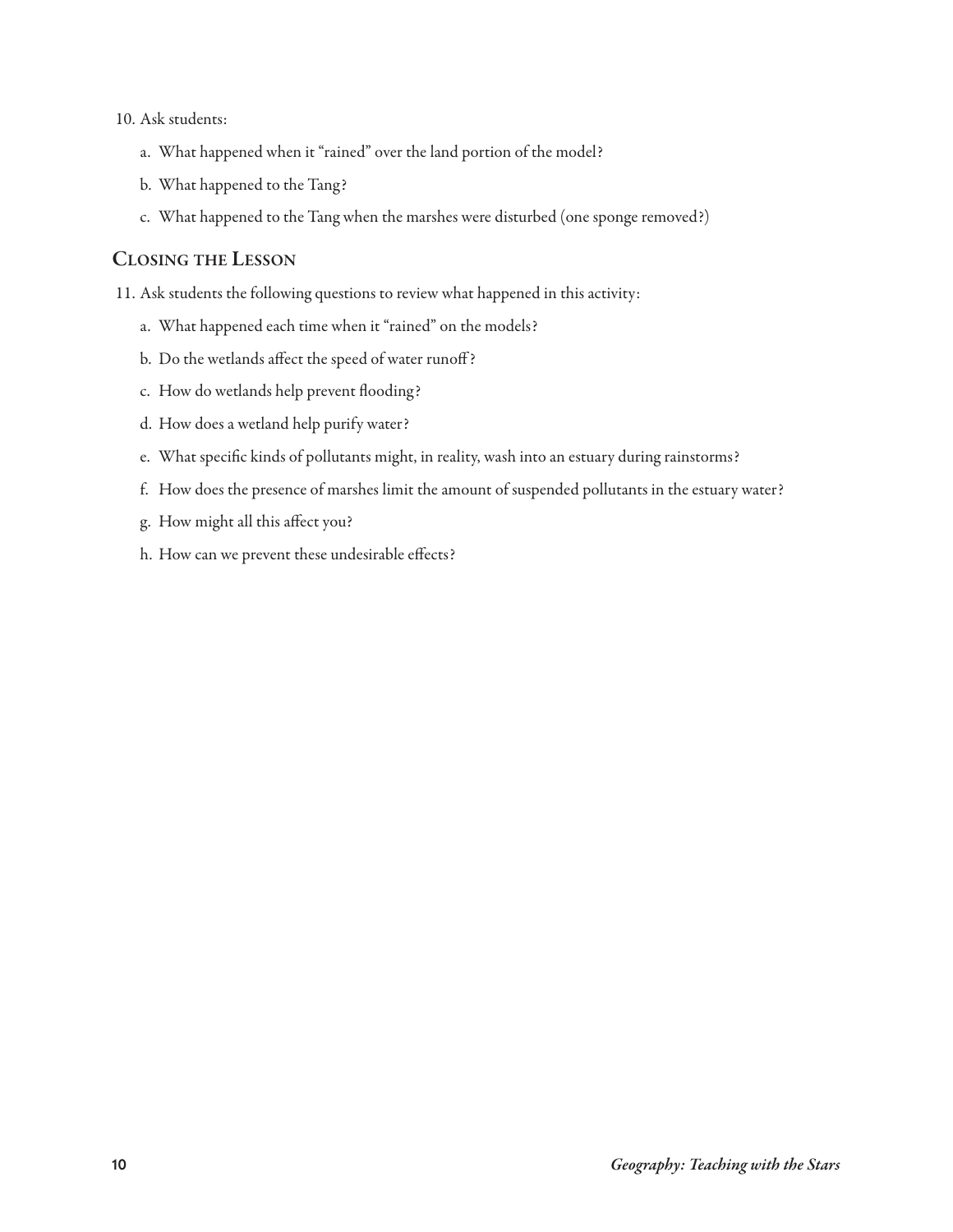## **Wetland Construction Guidelines**

- 1. Spread a layer of sand in one half of the pan to represent the land. Leave the other half of the pan empty to represent the estuary.
- 2. Shape the sand so that it gradually slopes down to the water. Smooth the sand along the sides of the pan to seal the edges.
- 3. Fit the sponges snugly across the pan along the shallow edge of the sand. It is important that the sponges fit snugly inside the pan. It may be necessary to cut some of the sponges to create a solid sponge wall. The sponges represents a wetland or marsh area located between the dry land and open water.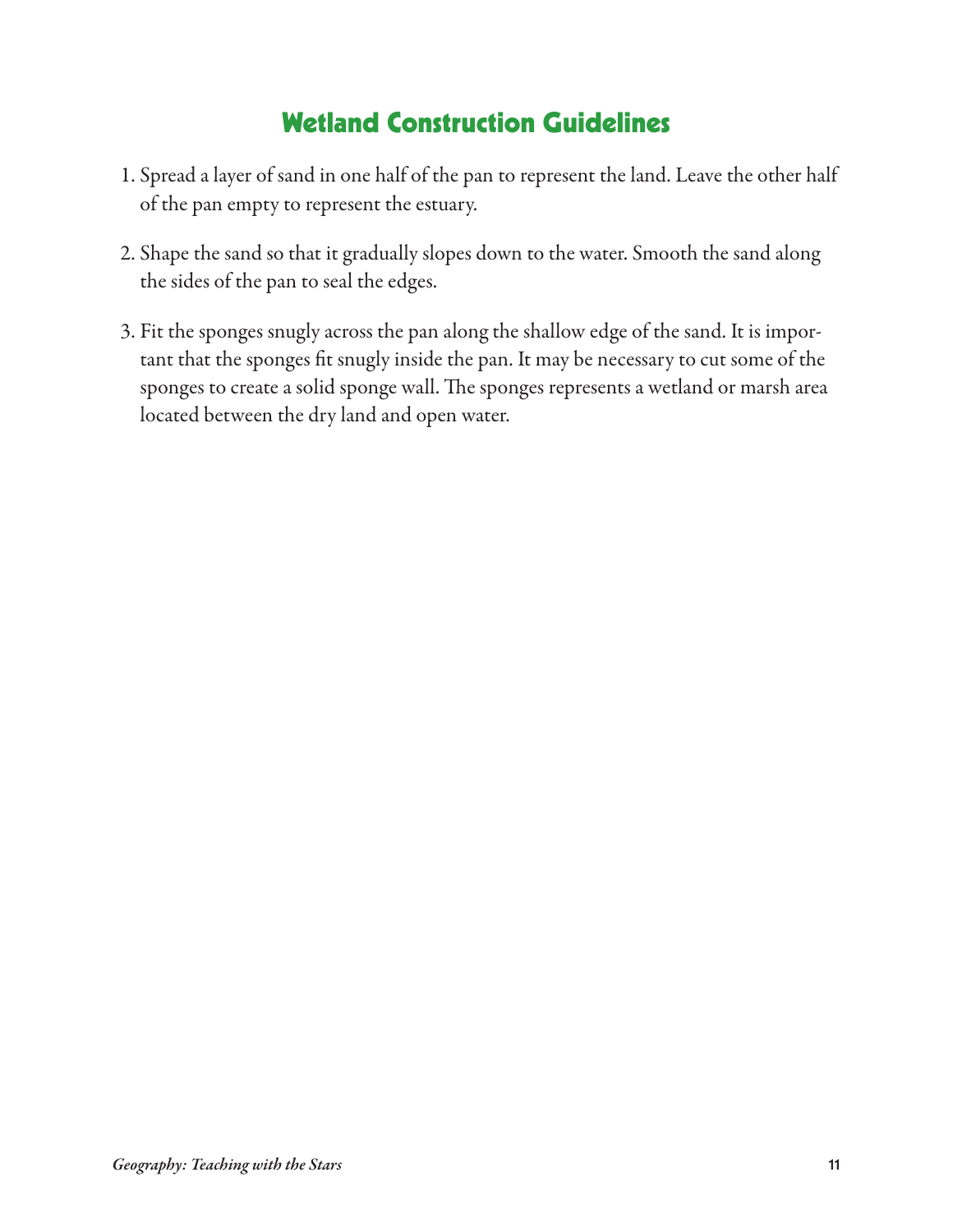## **Lesson Five Field Trip**

- 1. Provide students with an overview of the field trip, making connections to what they have already learned about oysters and estuaries, as appropriate.
- 2. Have students work at all of the stations during the field trip so that they get a complete picture of what is involved in oyster recycling.
- 3. Provide students with the gear needed to accomplish each task (shovels, mess bags, gloves, rubber boots, wagons, etc.)
- 4. Get involved in the recycling yourself.
- 5. Remember to take pictures of the students and other participants in action to use when reflecting on the activity.